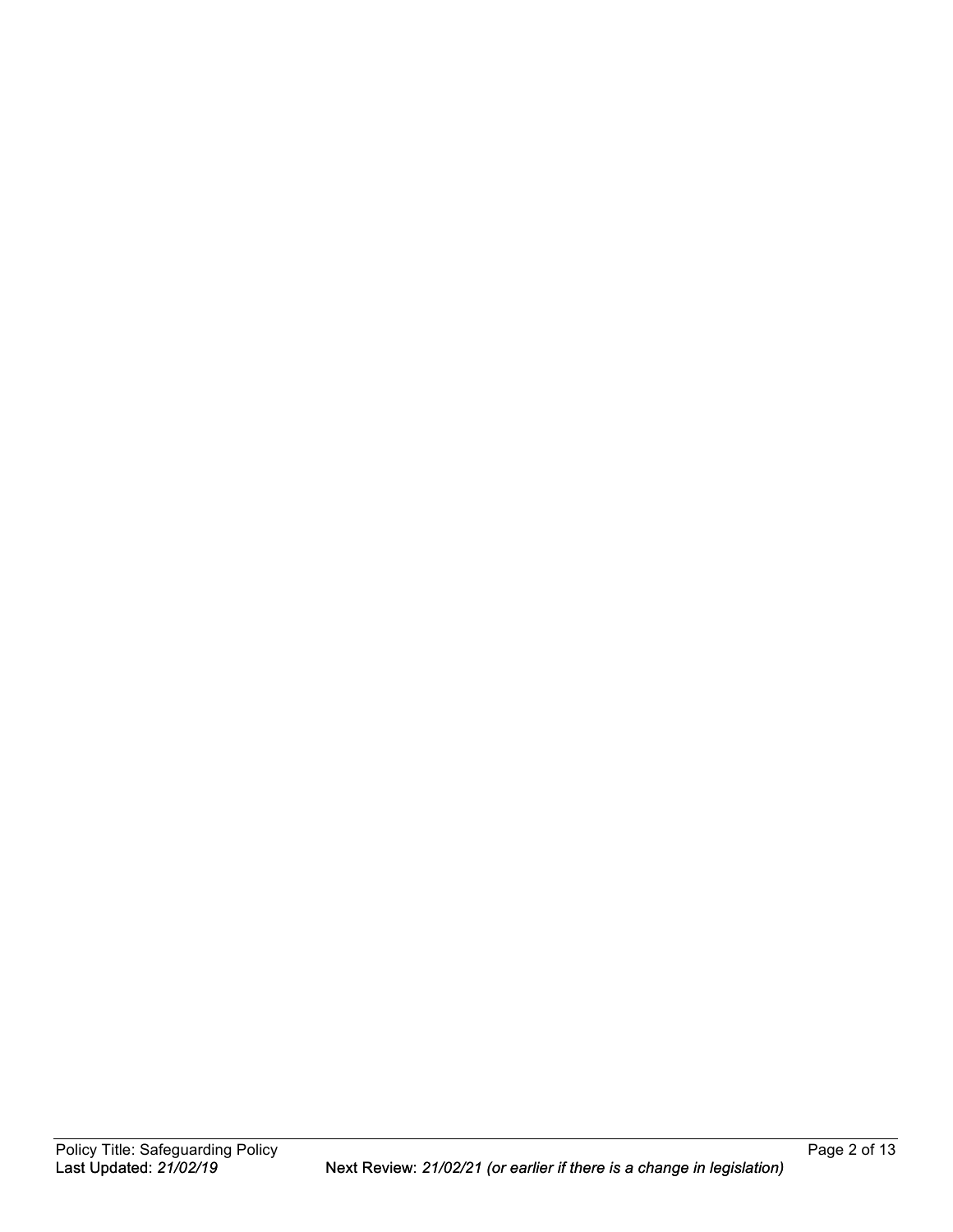## **Reporting a Safeguarding Concern within the Tennis Environment**

How to respond to allegations against a member of staff/volunteer or another young person within the Tennis Environment.

For Tennis Wales / Tennis Scotland cases, on-going consultation will take place with them.



Last Updated: *21/02/19* Next Review: *21/02/21 (or earlier if there is a change in legislation)*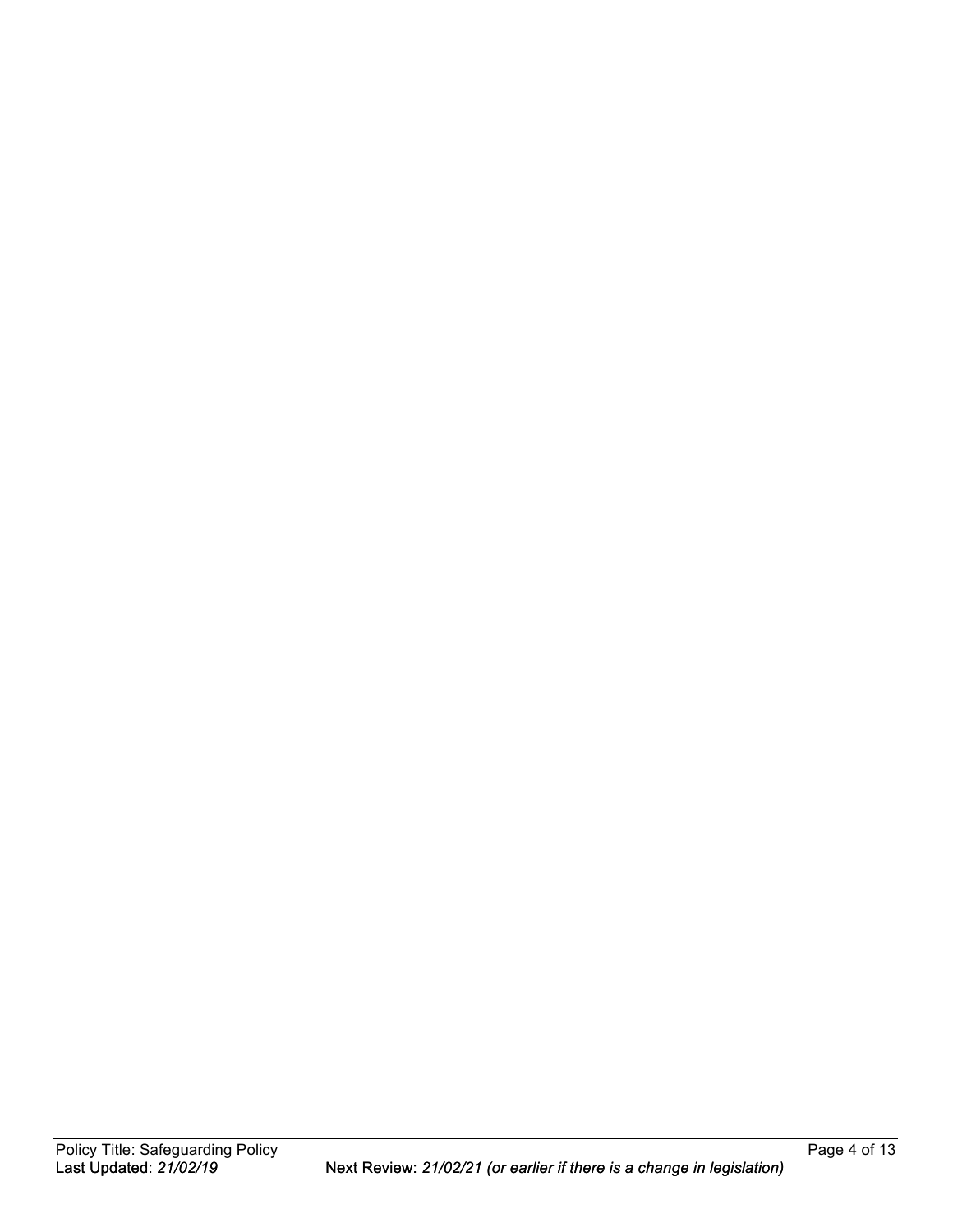# **Safeguarding Policy**

#### **1. Policy statement**

Western is committed to prioritising the well-being of all children and adults at risk, promoting safeguarding in our club at all times, including all programmes and events we run. All activities, events and competitions arranged by the club run in accordance with the LTA's Safeguarding at Events, Activities and Competitions guidance. This Policy strives to minimise risk, deliver a positive tennis experience for everyone and respond appropriately to all safeguarding concerns/disclosures.

#### **2. Use of terminology**

**Child:** a person under the age of eighteen years.

Note that some legislation in Scotland defines a child as a person under sixteen years old. However, where there is any safeguarding concern, anyone under the age of 18 is regarded as a child unless advised otherwise by the LTA Safeguarding Team .

**Adult at risk:** a person aged eighteen years or over who is, or may be, in need of community care services by reason of disability, age or illness; and is, or may be, unable to take care of, or unable to protect him or herself against abuse or neglect.

**Safeguarding children:** protecting children from abuse and neglect, preventing the impairment of children's health or development, ensuring that they grow up in circumstances consistent with the provision of safe and effective care, and taking action to enable all children to have the best life chances.

**Safeguarding adults at risk:** protecting adults from abuse and/or neglect. Enabling adults to maintain control over their lives and make informed choices without coercion. Empowering adults at risk, consulting them before taking action, unless someone lacks the capacity to make a decision, or their mental health poses a risk to their own or someone else's safety, in which case, always acting in his or her best interests.

*(See appendix A for full glossary of terms)*.

#### **3. Scope**

This Policy is applicable to all staff, volunteers, committee members, coaches and club members It is in line with national legislation and applicable across the UK.

Advice, guidance and support is available from the LTA Safeguarding Team.

#### **4. Responsibility for the implementation of the Safeguarding Policy, Code of Conduct and Reporting Procedure**

#### **SAFEGUARDING IS EVERYONE'S RESPONSIBILITY: NOT RESPONDING TO A SAFEGUARDING CONCERN IS NOT AN OPTION.**

- Our club's committee has overall accountability for this Policy and its implementation
- Our club Welfare Officer *Susan Gibson Smith* is responsible for updating this Policy in line with legislative and club developments
- All individuals involved in/present at the club are required to adhere to the Policy and Code of Conduct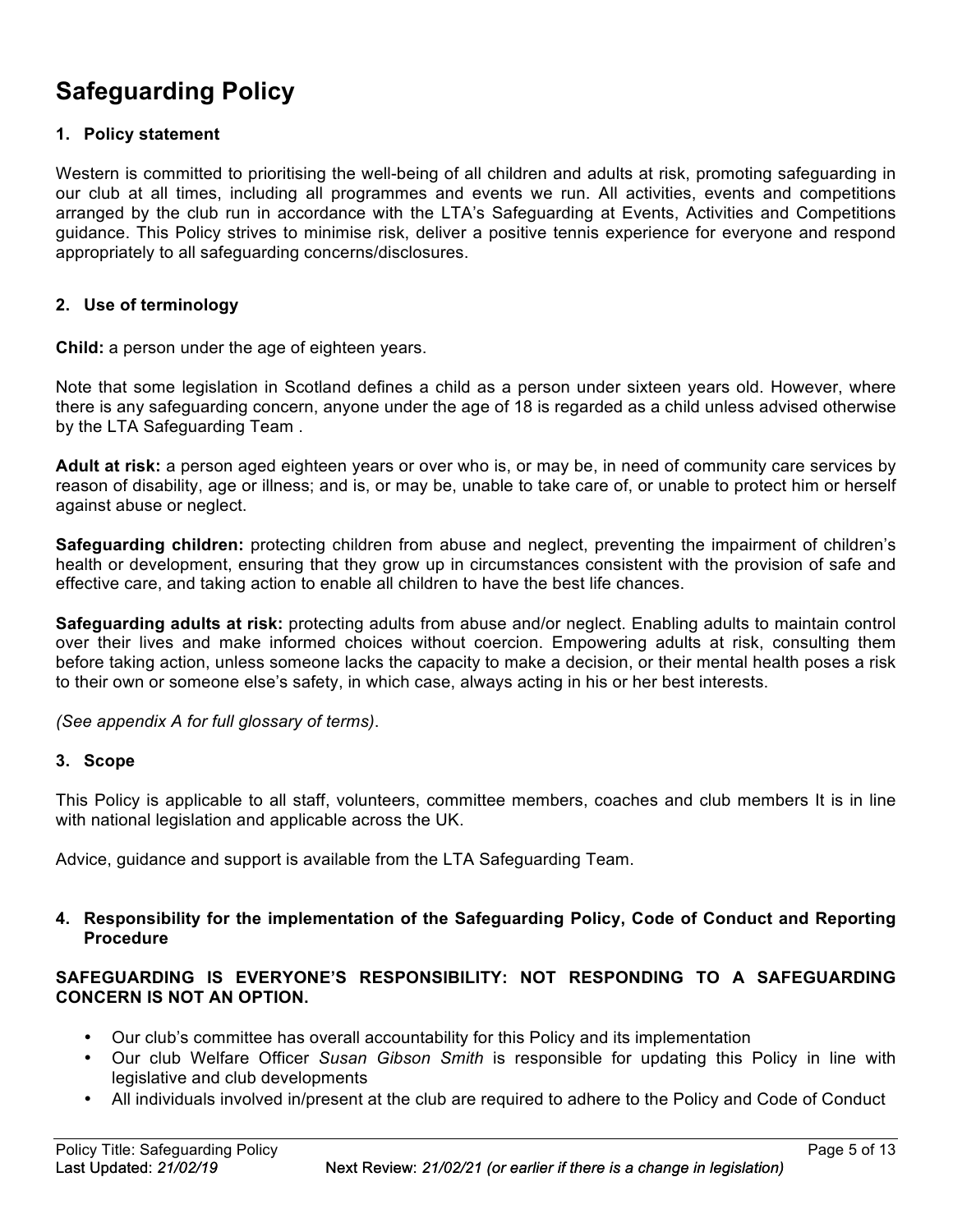• The LTA Safeguarding Team and Tennis Scotland, Tennis Wales and Tennis Foundation Safeguarding Leads can offer support to help clubs proactively safeguard.

#### **Where there is a safeguarding concern/disclosure:**

- The individual who is told about, hears, or is made aware of the concern/disclosure is responsible for following the Reporting a Safeguarding Concern Procedure shown in the flowchart at the beginning of this policy. Unless someone is in immediate danger, they should inform their club Welfare Officer, LTA Safeguarding Team or National Safeguarding Lead.
- The club Welfare Officer and Safeguarding Leads are responsible for reporting safeguarding concerns to the LTA Safe Safeguarding Team.
- The LTA Safeguarding Team is responsible for assessing all safeguarding concern/disclosures that are reported to them and working with the club Welfare Officer and National Safeguarding Leads to follow up as appropriate on a case-by-case basis, prioritising the well-being of the child/ adult at risk at all times. Dependent on the concern/disclosure, a referral may be made to:
	- $\circ$  The police in an emergency (999);
- Local Authority Children's Services Partick Area Team 35 Church St G11 5JT 0141 276 3112
	- o Local Authority Adult Services *-* Partick Area Team 35 Church St G11 5JT 0141 276 3112
		- o Designated Officer (England only) for concerns/disclosures about a member of staff, consultant, coach, official or volunteer

#### **5. Breaches of the Safeguarding Policy, Code of Conduct and Reporting Procedure**

Breaches of this Policy and/or failure to comply with the outlined responsibilities may result in the following:

- Disciplinary action leading to possible exclusion from the club, dismissal and legal action
- Termination of current and future roles within the club and roles in other clubs, the LTA, Tennis Wales, Tennis Scotland and the Tennis Foundation*.*

Actions taken by players, parents or carers, staff, consultants, volunteers, officials, coaches inside or outside of the club that are seen to contradict this Policy may be considered a violation of this Policy.

Where an appeal is lodged in response to a safeguarding decision made by the club, the individual should adhere to the club's appeal procedure

#### **6. Whistleblowing**

Safeguarding children and adults at risk requires everyone to be committed to the highest possible standards of openness, integrity and accountability. As a club, we are committed to encouraging and maintaining a culture where people feel able to raise a genuine safeguarding concern and are confident that it will be taken seriously.

#### **What is whistle blowing?**

In the context of safeguarding, "whistle blowing" is when someone raises a concern about the well-being of a child or an adult at risk.

A whistle blower may be:

- a player;
- a volunteer;
- a coach:
- other member of staff;
- an official:
- a parent;
- a member of the public.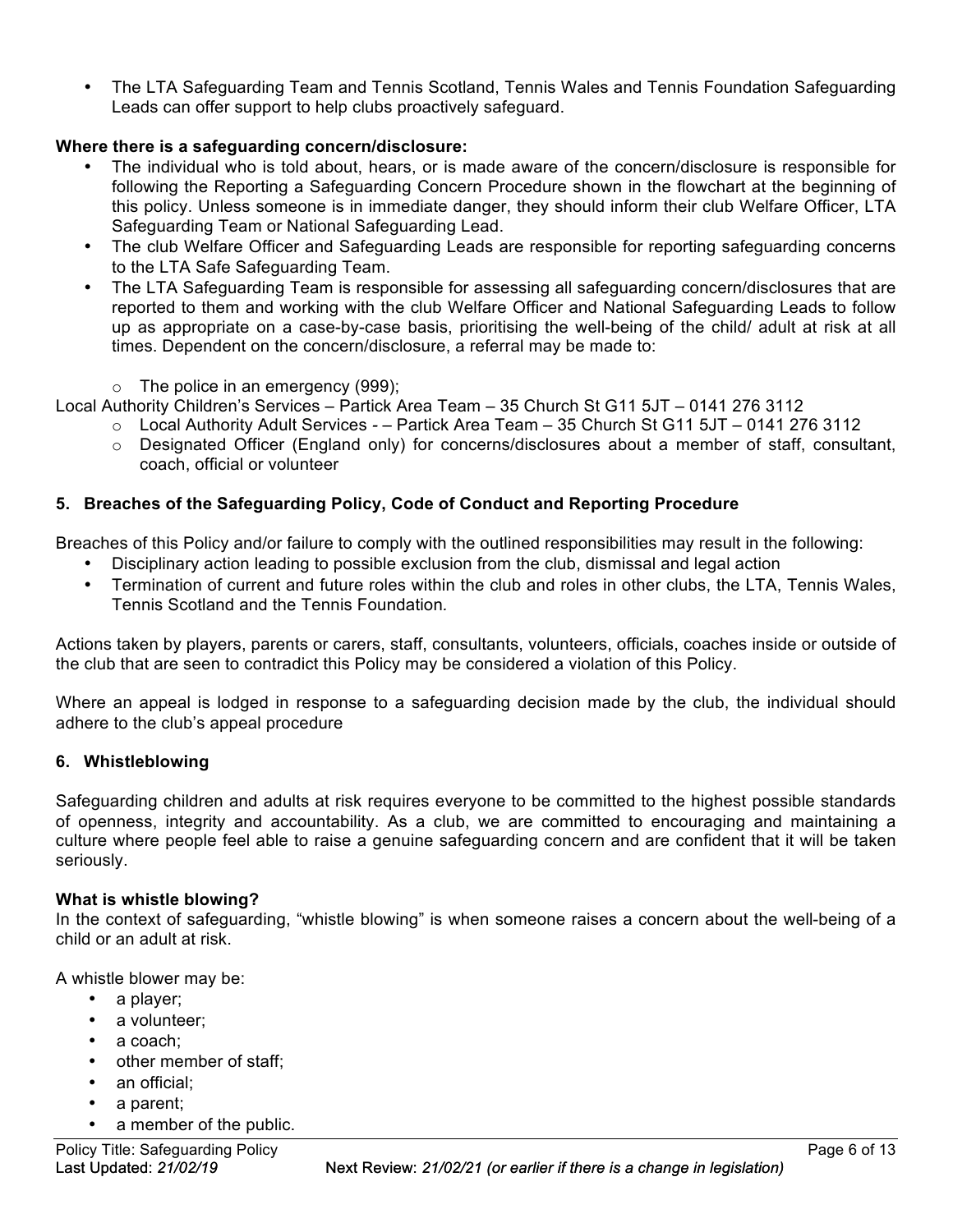#### **How to raise a concern about a child or an adult at risk at the club**

If a child or an adult at risk is in immediate danger or risk of harm, the police should be contacted by calling 999.

Where a child or an adult at risk is not in immediate danger, any concerns about their well-being should be made without delay to the Club Welfare Officer. The Club Welfare Officer will pass the details of the concern on to the LTA Safeguarding Team at the earliest opportunity and the relevant local authority and the police will be contacted, where appropriate.

If, however, the whistle blower does not feel comfortable raising a concern with the Club Welfare Officer, the whistle blower should contact the LTA Safeguarding Team directly on 020 8487 7000, the Local Authority Designated Officer (LADO) or the NSPCC on 0808 800 5000.

#### The Club Welfare Officer can be contacted on : 07831 890699

#### **Information to include when raising a concern**

The whistle blower should provide as much information as possible regarding the incident or circumstance which has given rise to the concern, including:

- their name and contact details (unless they wish to remain anonymous);
- names of individuals involved;
- date, time and location of incident/circumstance; and
- whether any witnesses were present.

#### **What happens next?**

All concerns raised by a whistle blower about the well-being of a child or an adult at risk will be taken seriously and every effort will be made to deal with each concern fairly, quickly and proportionately.

If the whistle blower does not believe that the concern has been dealt with appropriately and wishes to speak to someone outside the club or the LTA Safeguarding Team, the NSPCC Whistleblowing advice line should be contacted on 0800 028 0285 or by emailing help@nspcc.org.uk.

#### **Support**

The club will not tolerate any harassment, victimisation or unfair treatment of, and will take appropriate action to protect, whistle blowers when they raise a concern in good faith.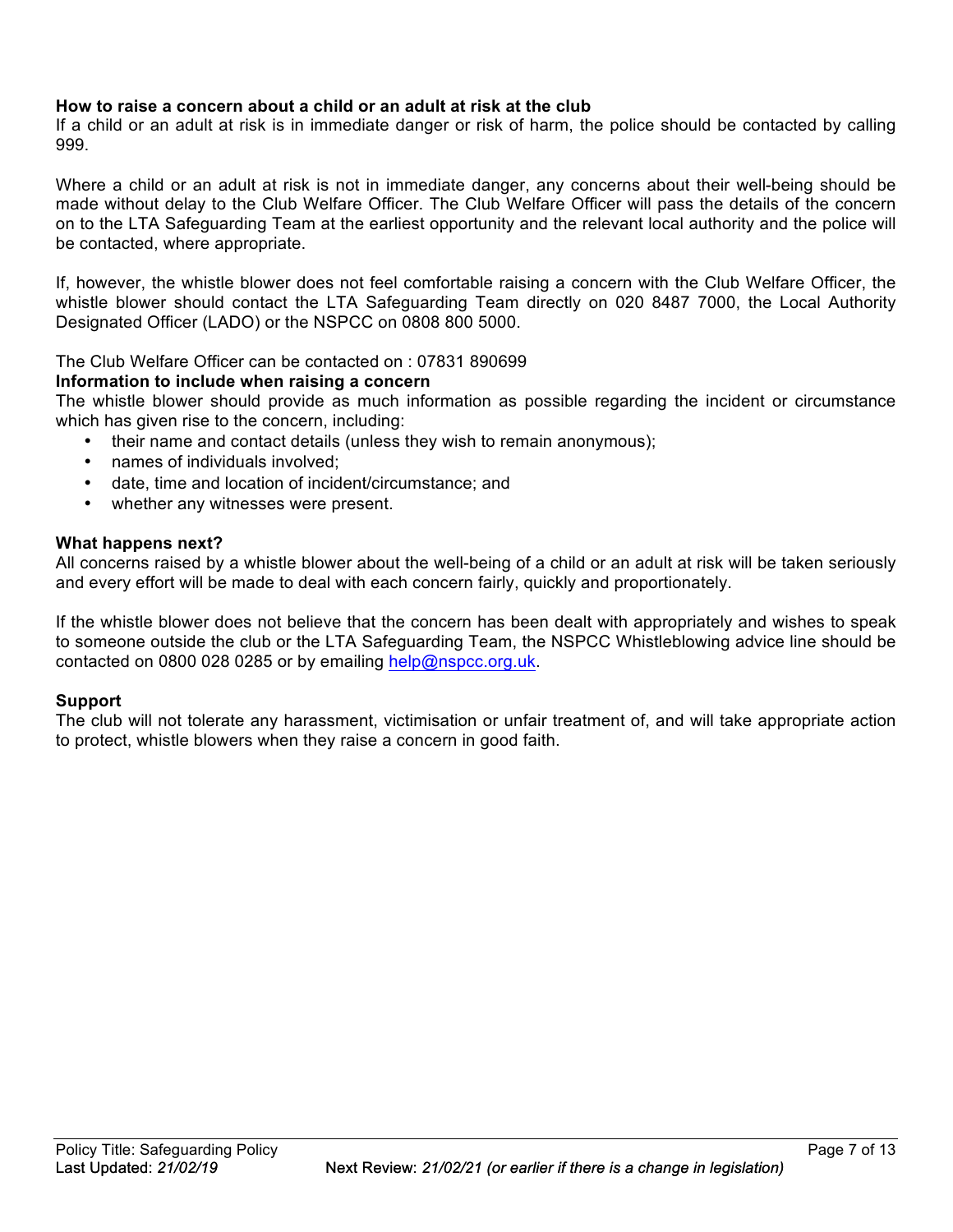# **Codes of Conduct**

#### **All members of staff, volunteers and members agree to:**

- Prioritise the well-being of all children and adults at risk at all times
- Treat all children and adults at risk fairly and with respect
- Be a positive role model. Act with integrity, even when no one is looking
- Help to create a safe and inclusive environment both on and off court
- Not allow any rough or dangerous behaviour, bullying or the use of bad or inappropriate language
- Report all allegations of abuse or poor practice to the club Welfare Officer
- Not use any sanctions that humiliate or harm a child or adult at risk
- Value and celebrate diversity and make all reasonable efforts to meet individual needs
- Keep clear boundaries between professional and personal life, including on social media
- Have the relevant consent from parents/carers, children and adults before taking or using photos and videos
- Refrain from making physical contact with children or adults unless it is necessary as part of an emergency or congratulatory (e.g. handshake / high five)
- Refrain from smoking and consuming alcohol during club activities or coaching sessions
- Ensure roles and responsibilities are clearly outlined and everyone has the required information and training
- Avoid being alone with a child or adult at risk unless there are exceptional circumstances
- Refrain from transporting children or adults at risk, unless this is required as part of a club activity (e.g. away match) and there is another adult in the vehicle
- Not abuse, neglect, harm or discriminate against anyone; or act in a way that may be interpreted as such
- Not have a relationship with anyone under 18 for whom they are coaching or responsible for
- Be acutely aware of the power that coaches and coaching assistants develop over players in the coaching relationship and avoid any intimacy (sexual or otherwise) with players

#### **All children agree to:**

- Be friendly, supportive and welcoming to other children and adults
- Play fairly and honestly
- Respect club staff, volunteers and Officials and accept their decisions
- Behave, respect and listen to your coach
- Take care of your equipment and club property
- Respect the rights, dignity and worth of all participants regardless of age, gender, ability, race, culture, religion or sexual identity
- Not use bad, inappropriate or racist language, including on social media
- Not bully, intimidate or harass anyone, including on social media
- Not smoke, drink alcohol or drugs of any kind on club premises or whilst representing the club at competitions or events
- Talk to the club Welfare Officer about any concerns or worries they have about themselves or others

#### **All parents and carers agree to:**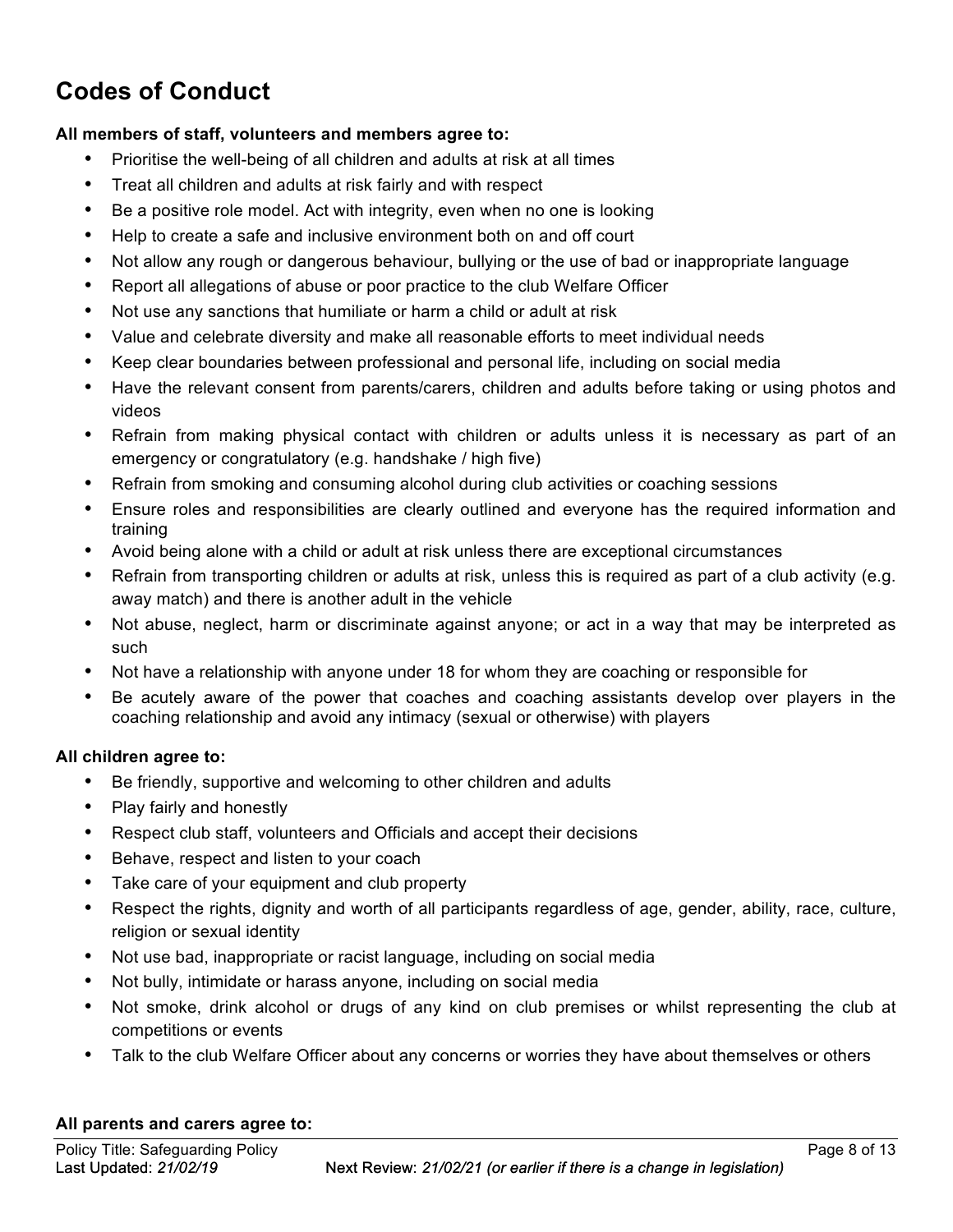- Positively reinforce your child and show an interest in their tennis
- Use appropriate language at all times
- Be realistic and supportive
- Never ridicule or admonish a child for making a mistake or losing a match
- Treat all children, adults, volunteers, coaches, officials and members of staff with respect
- Behave responsibly at the venue; do not embarrass your child
- Accept the official's decisions and do not go on court or interfere with matches
- Encourage your child to play by the rules, and teach them that they can only do their best
- Deliver and collect your child punctually from the venue
- Ensure your child has appropriate clothing for the weather conditions
- Ensure that your child understands their code of conduct
- Adhere to your venue's safeguarding policy, diversity and inclusion policy, rules and regulations
- Provide emergency contact details and any relevant information about your child including medical history

This Policy is reviewed every two years (or earlier if there is a change in national legislation).

This Policy is recommended for approval by:

Club Committee Chair - *Stuart Clarke* Date: 21/04/19 Club Welfare Officer *- Susan Gibson Smith* Date: 21/04/19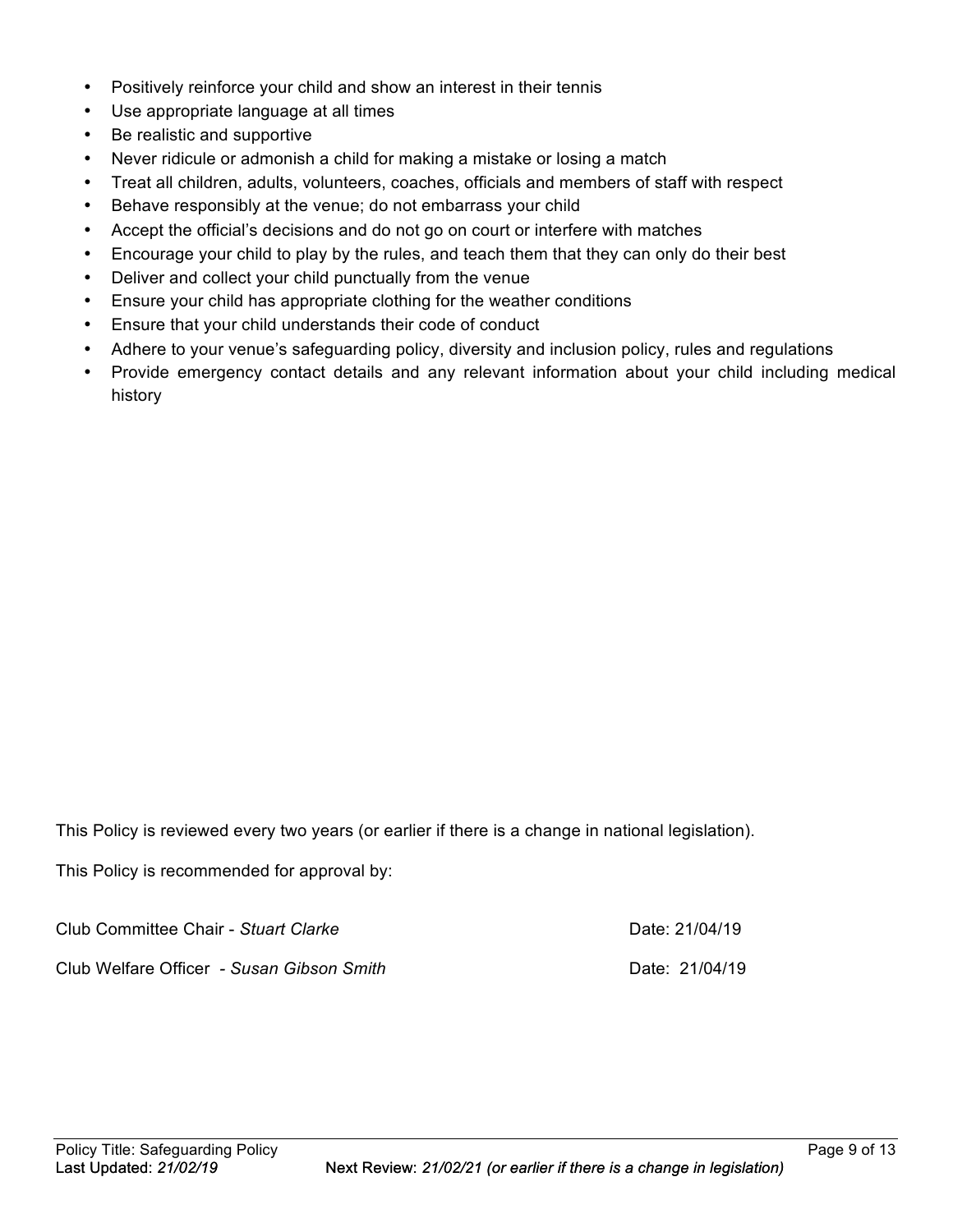# **Appendix A: Glossary of Terms**

**Safeguarding:** protecting **children** from abuse and neglect, preventing the impairment of children's health or development, ensuring that children are growing up in circumstances consistent with the provision of safe and effective care, and taking action to enable all children to have the best life chances. Enabling **adults at risk** to achieve the outcomes that matter to them in their life; protecting their right to live in safety, free from abuse and neglect. Empowering and supporting them to make choices, stay safe and raise any concerns. Beginning with the assumption that an individual is best-placed to make decisions about their own wellbeing, taking proportional action on their behalf only if someone lacks the capacity to make a decision, they are exposed to a life-threatening risk, someone else may be at risk of harm, or a criminal offence has been committed or is likely to be committed.

#### **Abuse and neglect**

**Physical abuse:** A form of abuse which may involve hitting, shaking, throwing, poisoning, burning or scalding, drowning, suffocating or otherwise causing physical harm to a child or adult at risk. Physical harm may also be caused when a parent or carer fabricates the symptoms of, or deliberately induces illness

**Sexual abuse:** Involves forcing or enticing a child or young person to take part in abuse sexual activities, not necessarily involving a high level of violence, whether or not the child is aware of what is happening. The activities may involve physical contact, including assault by penetration (for example, rape or oral sex) or nonpenetrative acts such as masturbation, kissing, rubbing and touching outside of clothing. They may also include non-contact activities, such as involving children in looking at, or in the production of, sexual images, watching sexual activities, encouraging children to behave in sexually inappropriate ways, or grooming a child in preparation for abuse (including via the internet). Sexual abuse is not solely perpetrated by adult males. Women can also commit acts of sexual abuse, as can other children

**Emotional abuse:** The persistent emotional maltreatment of a child or adult at risk such as to cause severe and persistent adverse effects on their emotional development. It may involve conveying to a child/ adult at risk that they are worthless or unloved, inadequate, or valued only insofar as they meet the needs of another person; not giving them opportunities to express their views; deliberately silencing them or 'making fun' of what they say or how they communicate. It may feature age or developmentally inappropriate expectations being imposed, including interactions that are beyond a child or adult at risk's developmental capability, as well as overprotection and limitation of exploration and learning, or preventing them participating in normal social interaction. It may involve seeing or hearing the ill-treatment of another. It may involve serious bullying (including cyber bullying), causing a child or adult at risk to feel frightened or in danger, or the exploitation or corruption of children. Some level of emotional abuse is involved in all types of maltreatment of a child, though it may occur alone.

**Neglect:** The persistent failure to meet a child/ adult at risk's basic physical and/or psychological needs, likely to result in the serious impairment of their health or development. It may involve a parent or carer failing to:

- $\circ$  provide adequate food, clothing and shelter (including exclusion from home or abandonment);
- o protect a child/ adult at risk from physical and emotional harm or danger;
- $\circ$  ensure adequate supervision (including the use of inadequate care-givers); or
- o ensure access to appropriate medical care or treatment.

It may also include neglect of, or unresponsiveness to, a child's or adult at risk's basic emotional needs. Neglect may occur during pregnancy as a result of maternal substance abuse.

#### **Additional examples of abuse and neglect of adults at risk**

**Financial abuse**: having money or property stolen; being defrauded; being put under pressure in relation to money or other property; and having money or other property misused.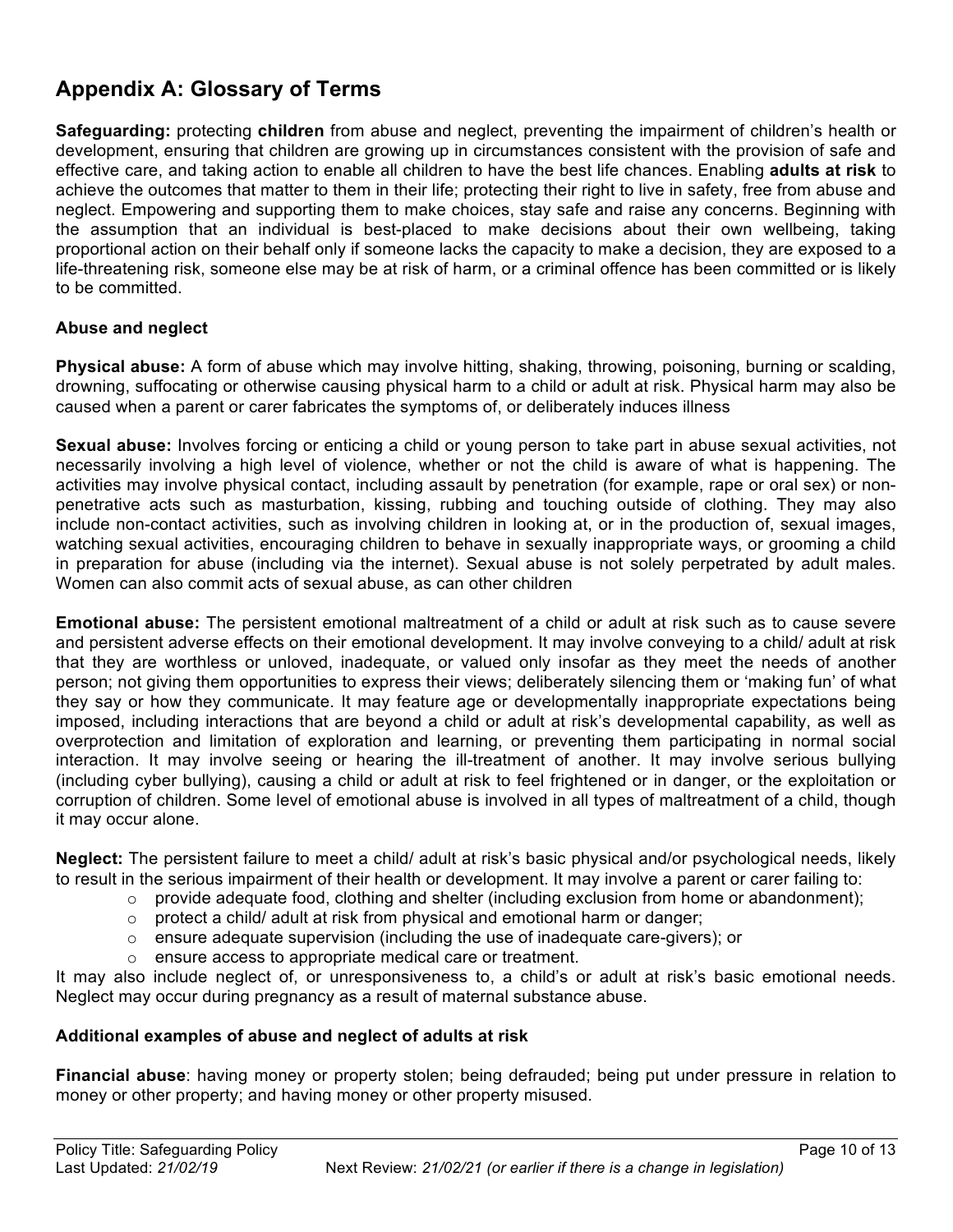**Discriminatory abuse**: treating someone in a less favourable way and causing them harm, because of their age, gender, sexuality, gender identity, disability, socio-economic status, ethnic origin, religion and any other visible or non-visible difference.

**Domestic abuse**: includes physical, sexual, psychological or financial abuse by someone who is, or has been a partner or family member. Includes forced marriage, female genital mutilation and honour-based violence (an act of violence based on the belief that the person has brought shame on their family or culture). Domestic abuse does not necessarily involve physical contact or violence.

**Psychological abuse:** including emotional abuse, threats of harm or abandonment, deprivation of contact, humiliation, blaming, controlling, intimidation, coercion, harassment, verbal abuse, isolation or withdrawal from services or supportive networks.

**Organisational abuse**: where the needs of an individual are not met by an organisation due to a culture of poor practice or abusive behaviour within the organisation.

**Self-neglect:** behaviour which threatens an adult's personal health or safety (but not that of others). Includes an adult's decision to not provide themselves with adequate food, clothing, shelter, personal hygiene, or medication (when indicated), or take appropriate safety precautions

**Modern slavery**: encompasses slavery, human trafficking, criminal and sexual exploitation, forced labour and domestic servitude. Traffickers and slave masters use whatever means they have at their disposal to coerce, deceive and force individuals into a life of abuse, servitude and inhumane treatment.

- A person who is being abused may experience more than one type of abuse
- Harassment, and bullying are also abusive and can be harmful
- Female Genital Mutilation (FGM) is now recognised as a form of physical, sexual and emotional abuse that is practised across the UK
- Child Sexual Exploitation is recognised as a form of sexual abuse in which children are sexually exploited for money, power or status
- Child trafficking is recognised as child abuse where children are often subject to multiple forms of exploitation. Children are recruited, moved or transported to, or within the UK, then exploited, forced to work or sold
- People from all cultures are subject to abuse. It cannot be condoned for religious or cultural reasons
- Abuse can have immediate and long-term impacts on someone's well-being, including anxiety, depression, substance misuse, eating disorders and self-destructive Conducts, offending and antisocial Conduct
- Those committing abuse are most often adults, both male and female. However, child-to-child abuse also takes place.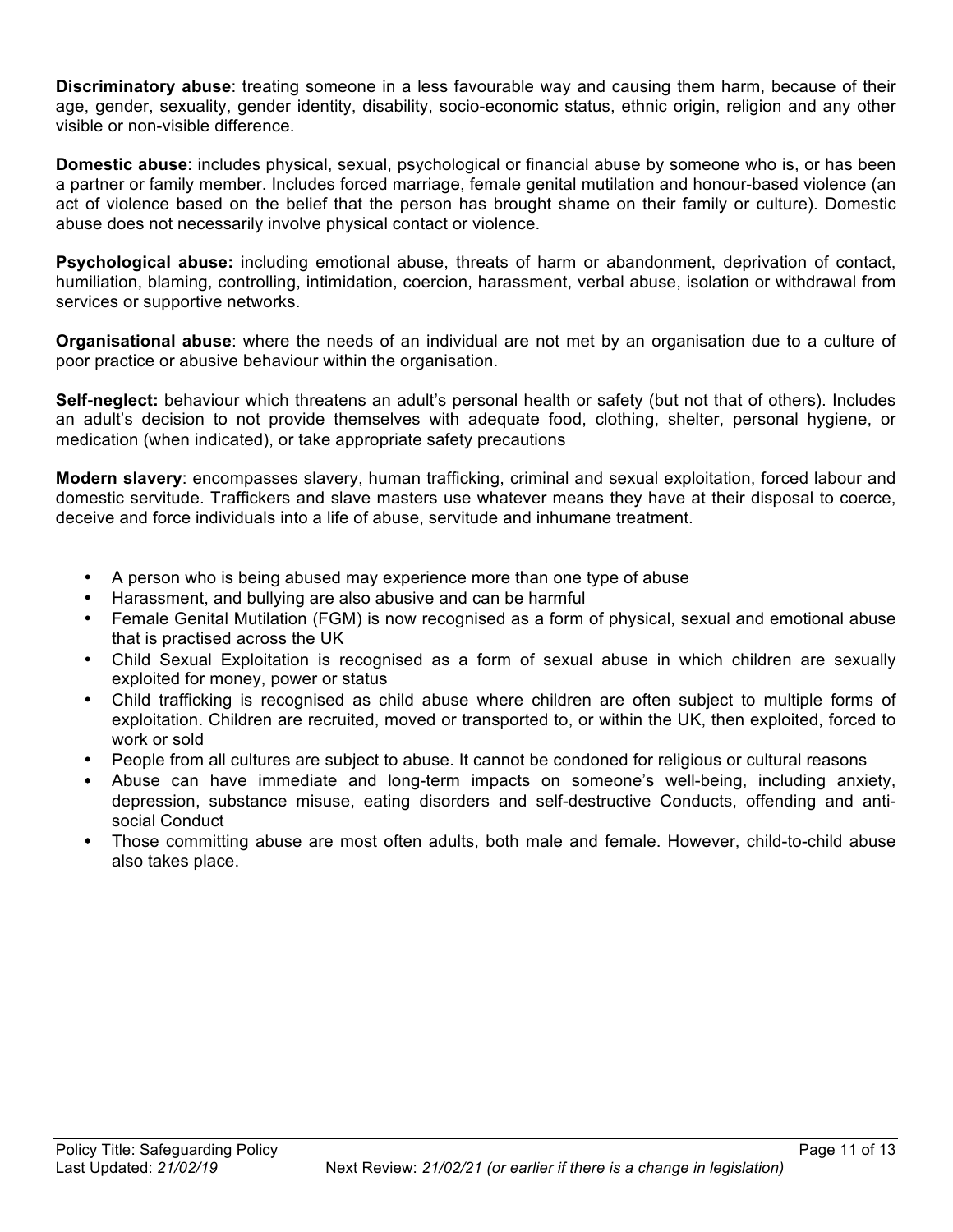### **Appendix B: What to do if a disclosure from a child or adult at risk is made to you:**

- 1. **Listen** carefully and calmly to the individual
- 2. **Reassure** the individual that they have done the right thing and what they have told you is very important
- 3. **Avoid questioning** where possible, and never ask leading questions
- 4. **Do not promise secrecy**. Let the individual know that you will need to speak to the Welfare Officer/LTA Safeguarding Team because it is in their best interest. If you intend to speak to the police or social care, you should let them know this too.
- 5. **Report the concern.** In an emergency, call the police (999), otherwise talk to the Welfare Officer/LTA Safeguarding Team as soon as possible. Do not let doubt/personal bias prevent you from reporting the allegation
- **6. Record** details of the disclosure and allegation using the LTA's online reporting a concern form within 24 hours*. If you do not have access to the online form, write down the details using what you have available then sign and date it.*